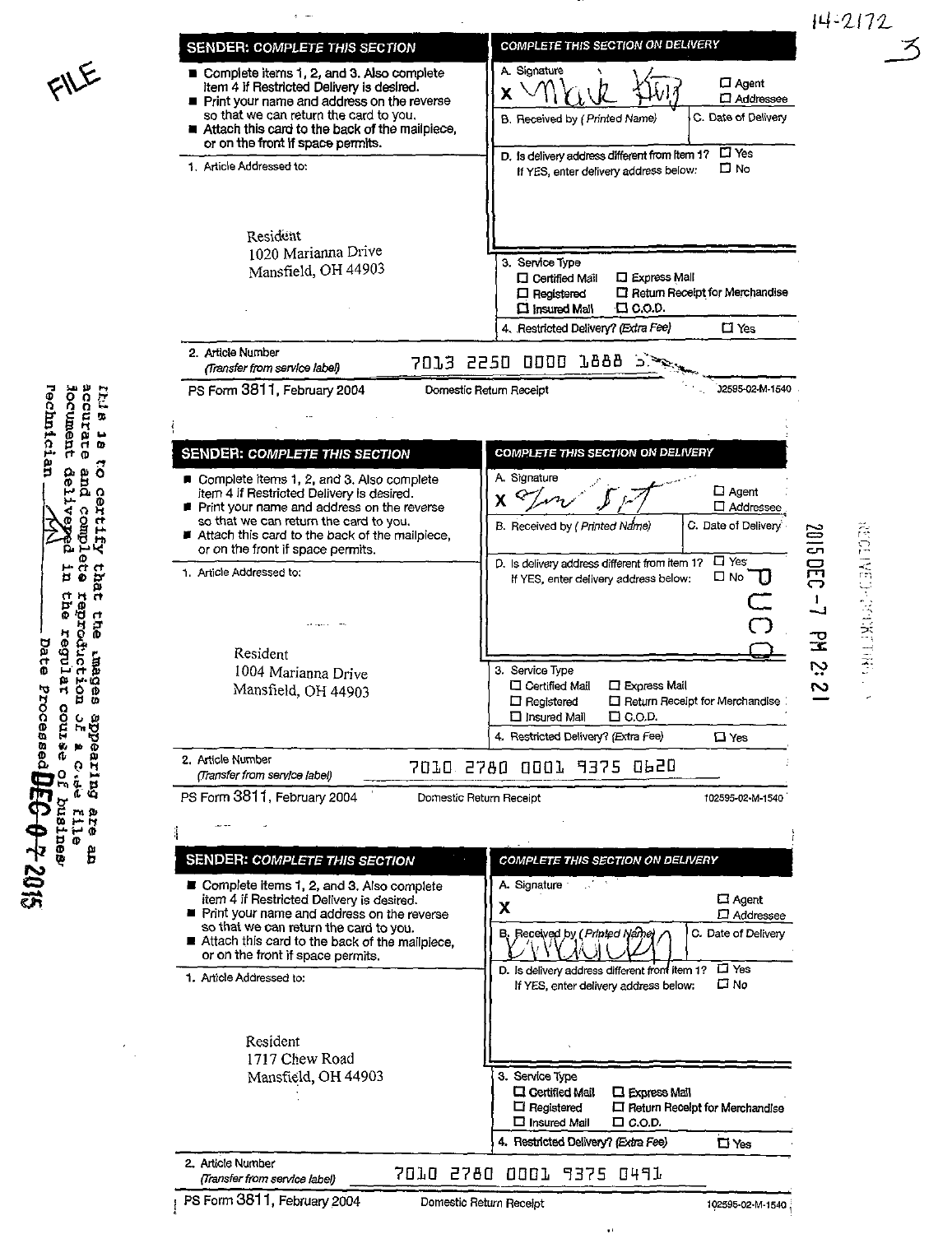14-2172



## 煮 なごていじょうきききょうたい